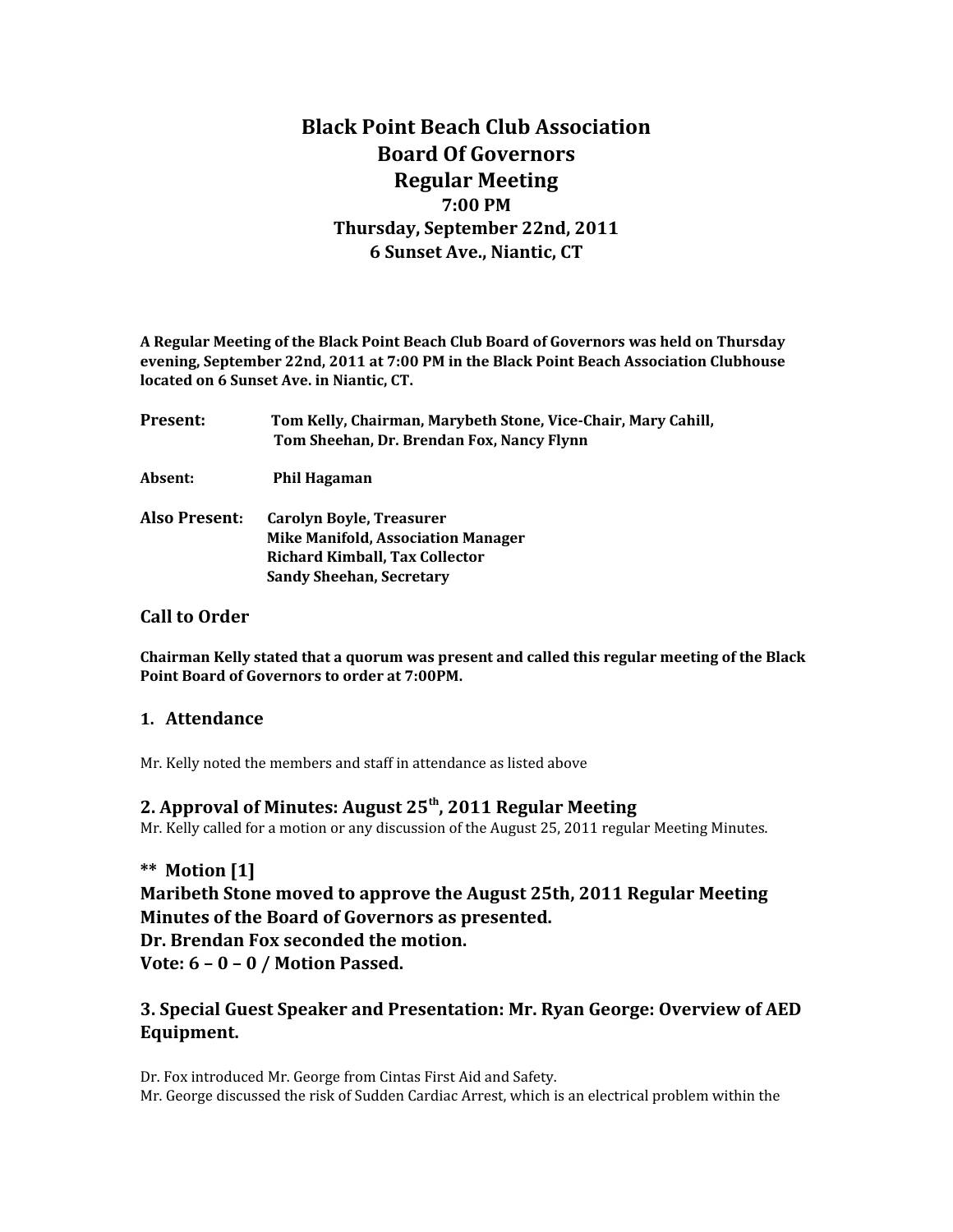heart and an AED is the only option for security measures with sudden cardiac arrest. The AED was demonstrated and reviewed. The most frequently used AED has been in use since 1999, with no recalls, weighs 4 pounds, is battery powered, and is a narrative only device at a cost of \$1200. There is a new device, which is narrative and visual [cost is \$2200]. Discussion followed with questions answered regarding classes, operation, placement of devices, supplies, etc. The Board thanked Mr. George for his well-informed, thorough presentation.

### **Mr. Phil Hagaman Arrived at 7:35PM.**

## **4. Managers Report, Mr. Mike Manifold:**

Boat ramp was pulled out as of today, and the mounting bracket for the ramp needs to be corrected. Mr. Santos will look at this problem. All pertinent equipment will be power washed. Mrs. Cahill says there is terrible erosion at White Cap, and similar erosion at Indianola.

The quote to add lights at the clubhouse is approximately \$4000 due to construction and wiring of a T shaped pole 15 feet high. The potential least expensive best option would be to install motion detector lights.

Mr. Santos will start work at boat launch next week, and Mr. Manifold will review shoreline area with Mr. Santos to decide on repairs from recent storm.

Chris Leonard hired to remove debris from beach, as well as large log from south pier. Mr. Gilson is still working on clearing smaller debris from beaches and playground areas.

Street sign has been ordered to match the black and white one on the right side of the front door to the clubhouse.

Commercial insurance was renewed through Smith Insurance. Mr. Hagaman asked if we have ever shopped around for other quotes.

Men's club has written a proposal to sell old floats and use money for capital improvement projects and Mr. Manifold endorses this proposal.

### **5. Treasurer's Report, Carolyn Boyle:**

Ms. Boyle reviewed the report and a copy of the check register was provided. We currently have a surplus of \$71,455. Checking and savings accounts total # 102,106.91, and Long Term Capital Account is \$10,550.43.

### **6. Members Comments:**

Kim Craven, 46 East Shore, is planning to have her seawall redone, and asked that the sand not be pushed up against the current seawall, until repairs are completed, as she is consulting Mr. Santos for this repair project. Mr. Manifold will call Mr. Nebelung to do the sand harvesting, with the exception up to Ms. Craven's property. Mr. Sheehan also suggested for all sand to be pushed up against the seawalls, unlike what was done last year. Ms. Craven also had a question on the rules for the "Big Rock", as it seemed the guards allowed kids to jump off the rock this summer. Mr. Manifold stated that no one is allowed to climb or jump off the rock.

Will Fountain, 31 White Cap, stated that he had received a donation of basketball poles to potentially use for volleyball on the beach. He also asked the BOG secretary to write a thank you note to Sara and William Tyler-Connolly for this donation.

### **7. Chairperson's Report & Correspondence.**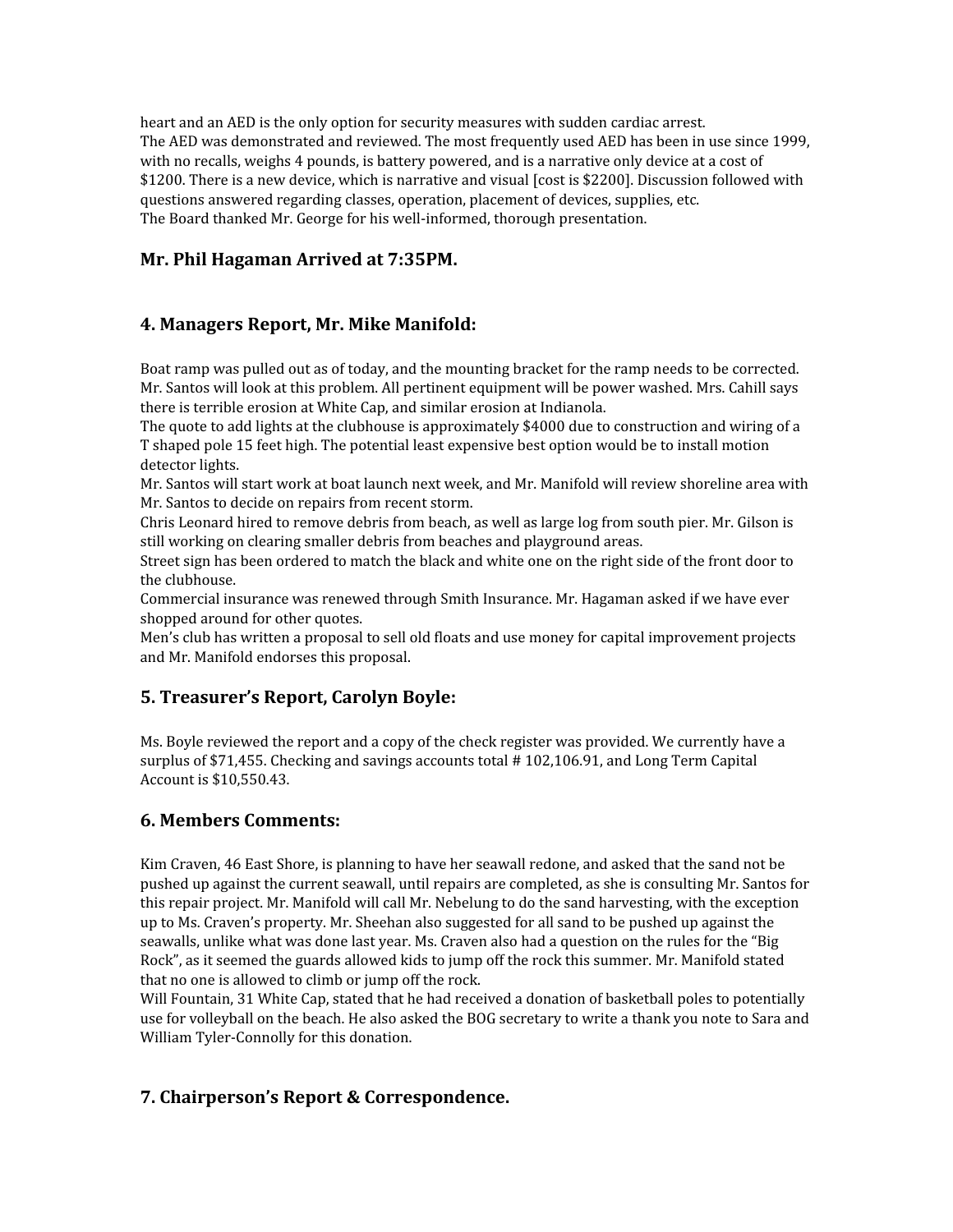#### Correspondence:

Mr. Kelly stated there was an e-mail request from Dianne Zukowski to borrow tables for Care & Share. Board agreed to let them use the old tables, which will be marked as BPBC property. There was also a letter from the Men's Club to request old floats and other equipment for the Men's Club to organize and sell to raise money for club use. This original request was from Will Fountain, and Phil Hagaman suggested using the money from this sale for possible purchase of new appliances for the clubhouse kitchen. Thanks to Will Fountain and Phil Hagaman for these suggestions, as Mr. Fountain states there is plenty of supplies to sell. This is a win-win situation, as money raised will buy appliances first, with extra funds to possibly be used for AED purchases. No other correspondence.

## **\*\* Motion [2]**

**Mr. Kelly moved to authorize the Men's Club to catalog and sell the surplus association supplies, including Floats, Lines, Rafts and any other suitable surplus equipment with proceeds from this sale to update kitchen appliances and any extra funds to be used at the discretion of the Board. Tom Sheehan Seconded the Motion. Vote: 7 – 0 – 0 / Motion Passed.**

Mr. Kelly sent a draft proposal to the Board for 2012 meeting schedule, as well as discussion to meet informally to review budget in March, with regular BOG monthly meetings to follow. We have until the end of January to file the BOG meeting schedule.

ZBA information: Paul Pendergast and Sally Cini have agreed to serve on the Zoning Board of Appeals.

## **\*\* Motion [3]**

**Mr. Kelly moved to reappoint Paul Pendergast as a regular member of the Zoning Board of Appeals for a term of 3 years. Phil Hagaman seconded the motion. Vote: 7 – 0 – 0 / Motion Passed.**

**\*\* Motion [4]**

**Mr. Kelly moved to appoint Sally Cini as a regular member of the Zoning Board of Appeals for a term of 3 years. Maribeth Stone seconded the motion. Vote: 7 – 0 – 0 / Motion Passed.**

**\*\* Motion [5]**

**Phil Hagaman moved that the chair can offer the appointment of a position on the Zoning Board, as a regular member, to Steve Fogarty, should he wish to**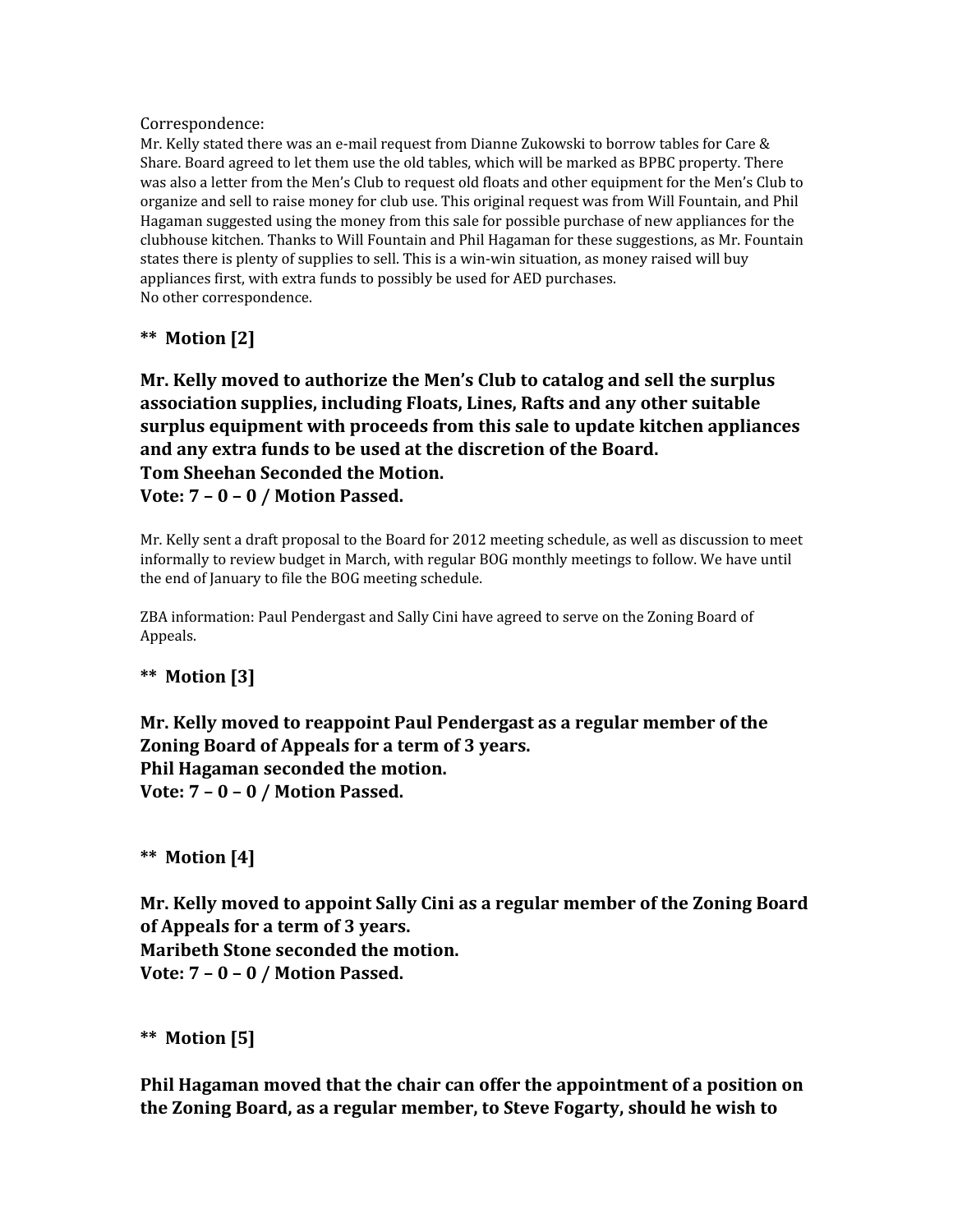## **accept, Nancy Flynn seconded the motion. Vote: 7 – 0 – 0 / Motion Passed.**

## **8. Tax Collector's Report, Richard Kimball:**

Amount collected to date is \$156,031.87. Amount outstanding is \$6,730.30.

96 % collected, 4% uncollected. Number of individuals paid is 516; number of individuals unpaid is 23 / Total of 539.

3 of the 23 have paid, but owe a small balance due to interest because of late payment.

2 out of the 23 will probably have liens against their property, because they have not paid in the past. 1 of the 23 will be paid next week at the property closing.

1 of the 23 has just gone under contract and payment will be received at the closing.

2 out of the 23 will most likely not pay, however, these properties are listed for sale and when they close, payment will be made.

That leaves 14 with unpaid taxes. A letter will be sent out on October 1. 2011 demanding payment and threatening a lien on the property if not paid.

## **9. Committee Reports:**

**Administration:** Maribeth Stone stated they are getting insurance information on the issue of insurance for the ZEO. Smith Insurance will get back to Ms. Stone regarding the 1099 issues as an independent contractor. She also discussed Job Performance Evaluations for the Staff Positions. Mrs. Cahill asked if the BOG does the final decisions, and Ms. Stone stated the administration committee will make their report to the BOG, and the BOG acts on these reports.

**Zoning Commission Liaison, Mary Cahill:** Mary Cahill stated there are still 2 vacancies for alternate members of the Zoning Board of Appeals. Mary also stated the Chairman for the Zoning Board is Ned Cosgrove, and the Secretary is Steven Reed.

## **10. Old Business:**

Tom Sheehan reported he and Mr. Fountain have reviewed the potential sites for kayak racks, and have actually staked out an area at the Woodland site. They also took a trip to Crescent to review racks, and looked at South Beach as an additional rack site. Their initial thought process is to make these racks portable, so they can be removed and stored for the winter. There could be 2 racks of 12 for Woodland, and 1 rack of 12 for South Beach. Mr. Sheehan and Mr. Fountain will be meeting with a carpenter on Monday morning, 9/26/2011.

Nancy Flynn asked about kayak racks at boat launch area, and the BOG and Mr. Manifold would really like to see racks at boat launch area. Maribeth Stone stated racks at Watch Hill are numbered, and Mr. Sheehan stated our kayaks slots would be rented, could be numbered, and would be able to be locked. Mr. Sheehan also suggested lowering the grade at South Beach so as not to obstruct views, and Mr. Manifold suggested a better option would be to install a rack where cars currently park illegally in the right of way.

## **11. New Business:**

Mr. Manifold referred to Mr. Sheehan's former suggestion to potentially allow members to rent spots at the White Cap parking lot for boat storage. Mr. Hagaman said there might be liability issues with this suggestion. Mr. Manifold will explore insurance and liability issues, and the specifics needed to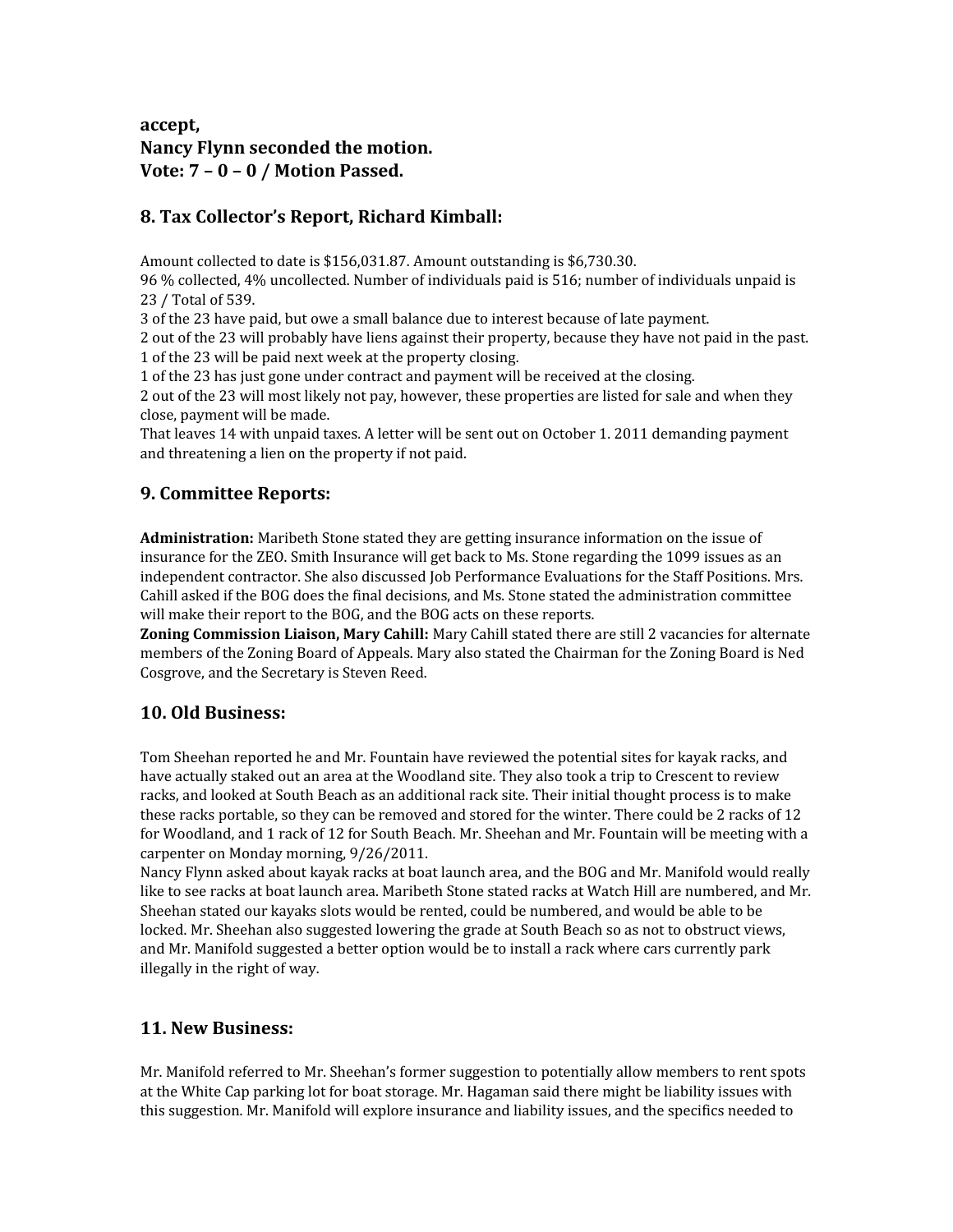implement this option. Mr. Sheehan said boat storage is usually charged by foot length of boat, and Mrs. Cahill stated we must check this very carefully, as we are a non-profit. Mr. Manifold will review these options with the Board's attorney.

### **12. Members Comments:**

No additional member comments.

### **13. Executive Session:**

### **\*\* Motion [6]**

**Tom Kelly moved the board enter into executive session at 9:10PM for the purpose of discussion of personnel issues**. **Maribeth Stone seconded the motion. Vote: 7– 0 - 0 / Motion Passed.**

**Mr. Sheehan was asked to excuse himself from executive session for staff discussion. Mr. Sheehan left executive session at 9:11PM.**

**\*\* Motion [7] Made in Executive Session**

**Mary Cahill moved to increase the hourly rate of remuneration for Karen Zmitruk's secretarial services from \$14 per hour to \$18 per hour. Phil Hagaman seconded the motion. Vote: 6– 0 - 0 / Motion Passed.**

**Mr. Sheehan returned to executive session at 9:18PM.**

## **\*\* Motion [8]**

**Tom Sheehan moved that the board return to Regular session at 9:20 PM, Phil Hagaman Seconded the Motion. Vote : 7 – 0 – 0. Motion Passed.**

### **14. Adjournment**

There being no further business before them, Mr. Kelly called for a motion to adjourn.

**\*\* Motion [9]**

**Phil Hagaman moved that the BPBC Board of Governors Regular Meeting of September 22nd, 2011 be adjourned at 9:22 PM. Maribeth Stone seconded the motion,**